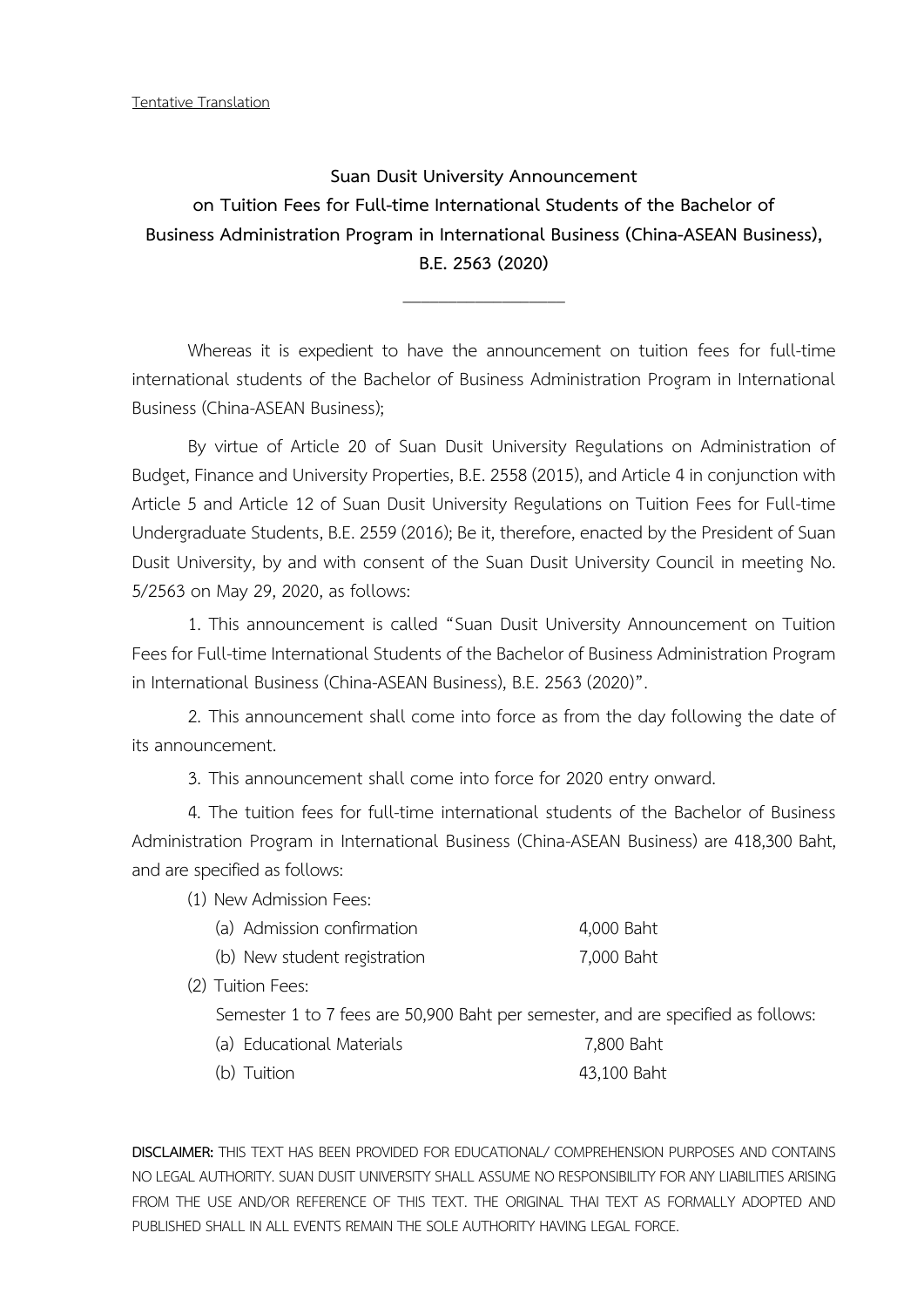Semester 8 fees are 51,000 Baht, and are specified as follows:

- (a) Educational Materials 7,800 Baht
- (b) Tuition 43,200 Baht

5. If students shall register for courses additional to the normal study plans of program of study as specified by Suan Dusit University Regulations, students shall be charged a registration fee. The fee is calculated by the number of credits registered as follows:

| Number of credits     | $1 - 3$ | $4-6$  | $7-9$  | $10 - 12$ | $13 - 17$ | 18-22  |
|-----------------------|---------|--------|--------|-----------|-----------|--------|
| Educational materials | 1,300   | 2,600  | 3,900  | 5,200     | 6,500     | 7,800  |
| Tuition               | 7,200   | 14,400 | 21,600 | 28,800    | 36,000    | 43,200 |
| Total (Baht)          | 8,500   | 17,000 | 25,500 | 34,000    | 42,500    | 51,000 |

Given on the 15th Day of June B.E. 2563 (2020) - Signed – (Associate Professor Dr. Sirote Pholpuntin) Acting President, Suan Dusit University

Note: The rationale for enactment of this announcement is that the university has policies in educational development and advancement to respond to current needs and changes. Hence, it is appropriate to enact the Bachelor of Business Administration Program in International Business (China-ASEAN Business) for full-time international students with consent of the Suan Dusit University Council as well as to administer more effective. This announcement is therefore promulgated.

## **Additional information**

- 1. Tuition fees are charged for a total of eight semesters of full-time study. Instalments are charged by semester.
	- (1) If candidates shall complete a study before eight semesters, students shall pay the remaining tuition fees.
	- (2) In case of credit transfer, a university shall give discount on tuition fees by deductions from transferred credits. Deductions shall be calculated as specified in Article 5 of Suan Dusit University

**DISCLAIMER:** THIS TEXT HAS BEEN PROVIDED FOR EDUCATIONAL/ COMPREHENSION PURPOSES AND CONTAINS NO LEGAL AUTHORITY. SUAN DUSIT UNIVERSITY SHALL ASSUME NO RESPONSIBILITY FOR ANY LIABILITIES ARISING FROM THE USE AND/OR REFERENCE OF THIS TEXT. THE ORIGINAL THAI TEXT AS FORMALLY ADOPTED AND PUBLISHED SHALL IN ALL EVENTS REMAIN THE SOLE AUTHORITY HAVING LEGAL FORCE.